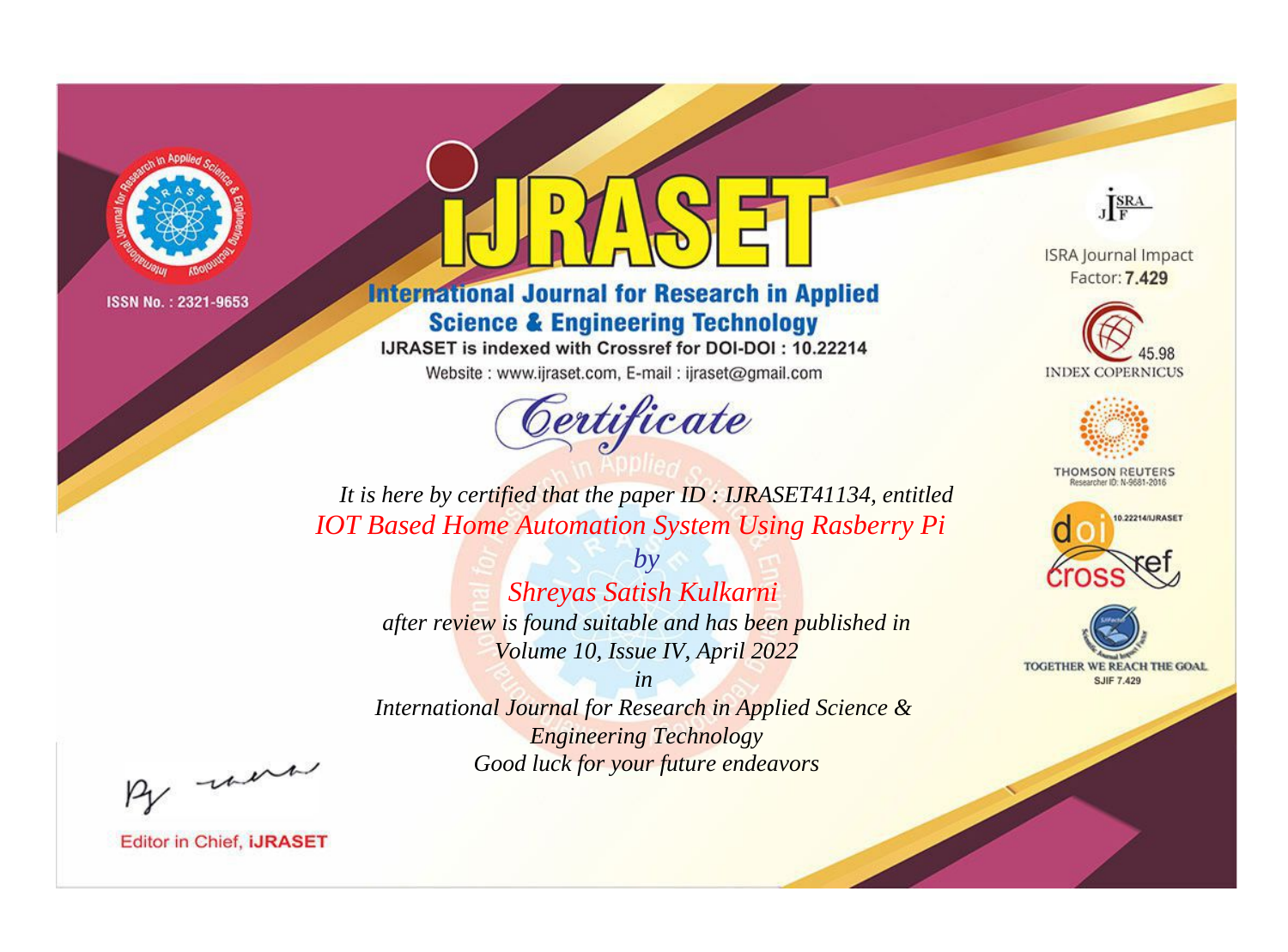

# **International Journal for Research in Applied Science & Engineering Technology**

IJRASET is indexed with Crossref for DOI-DOI: 10.22214

Website: www.ijraset.com, E-mail: ijraset@gmail.com



JERA

**ISRA Journal Impact** Factor: 7.429





**THOMSON REUTERS** 



TOGETHER WE REACH THE GOAL **SJIF 7.429** 

It is here by certified that the paper ID: IJRASET41134, entitled **IOT Based Home Automation System Using Rasberry Pi** 

> **Amey Ajit Kavthekar** after review is found suitable and has been published in Volume 10, Issue IV, April 2022

 $b\nu$ 

 $in$ International Journal for Research in Applied Science & **Engineering Technology** Good luck for your future endeavors

By morn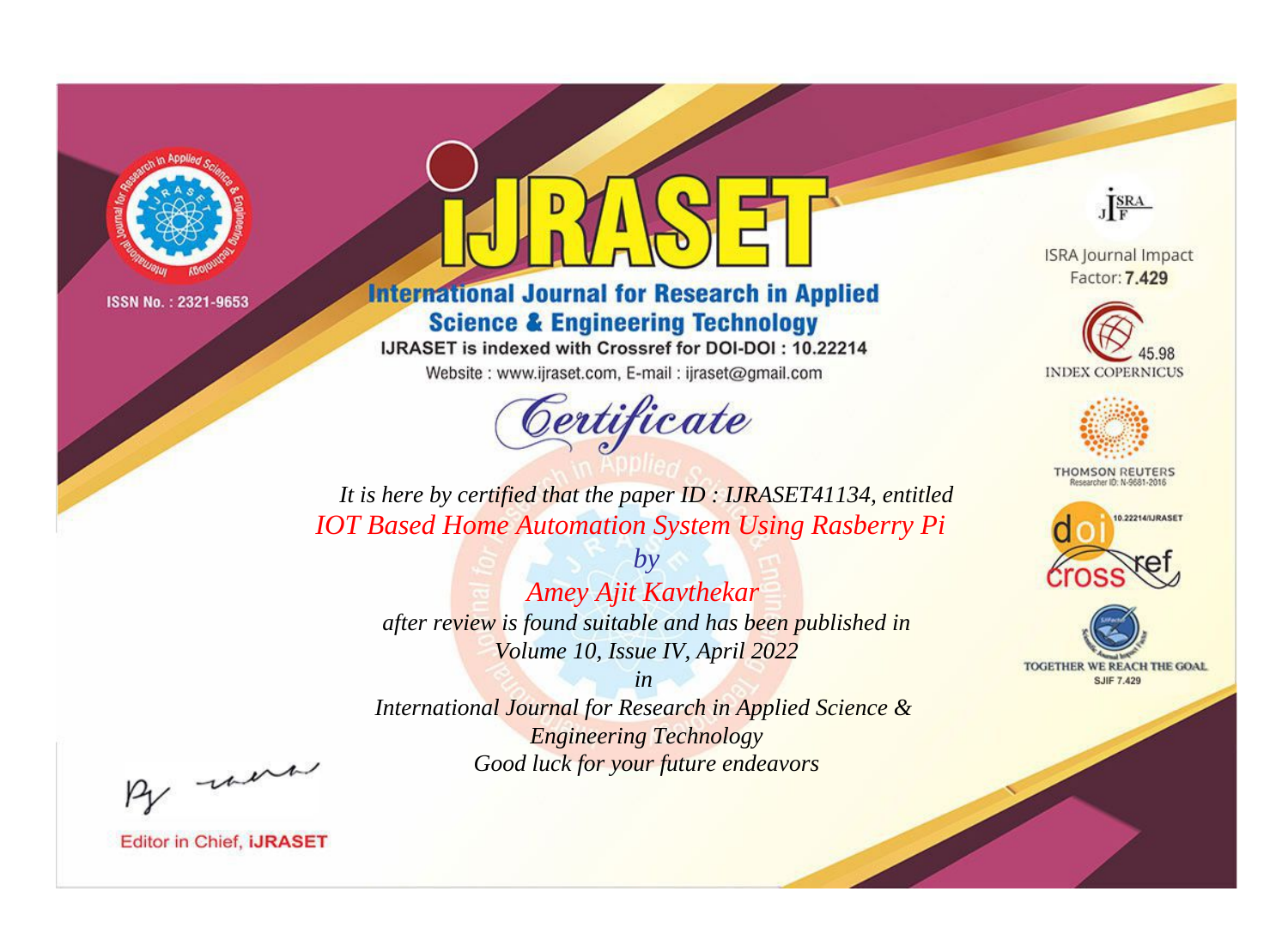

# **International Journal for Research in Applied Science & Engineering Technology**

IJRASET is indexed with Crossref for DOI-DOI: 10.22214

Website: www.ijraset.com, E-mail: ijraset@gmail.com



JERA

**ISRA Journal Impact** Factor: 7.429





**THOMSON REUTERS** 



TOGETHER WE REACH THE GOAL **SJIF 7.429** 

*It is here by certified that the paper ID : IJRASET41134, entitled IOT Based Home Automation System Using Rasberry Pi*

> *Sujay Sudhakar Anerao after review is found suitable and has been published in Volume 10, Issue IV, April 2022*

*by*

*in* 

*International Journal for Research in Applied Science & Engineering Technology Good luck for your future endeavors*

By morn